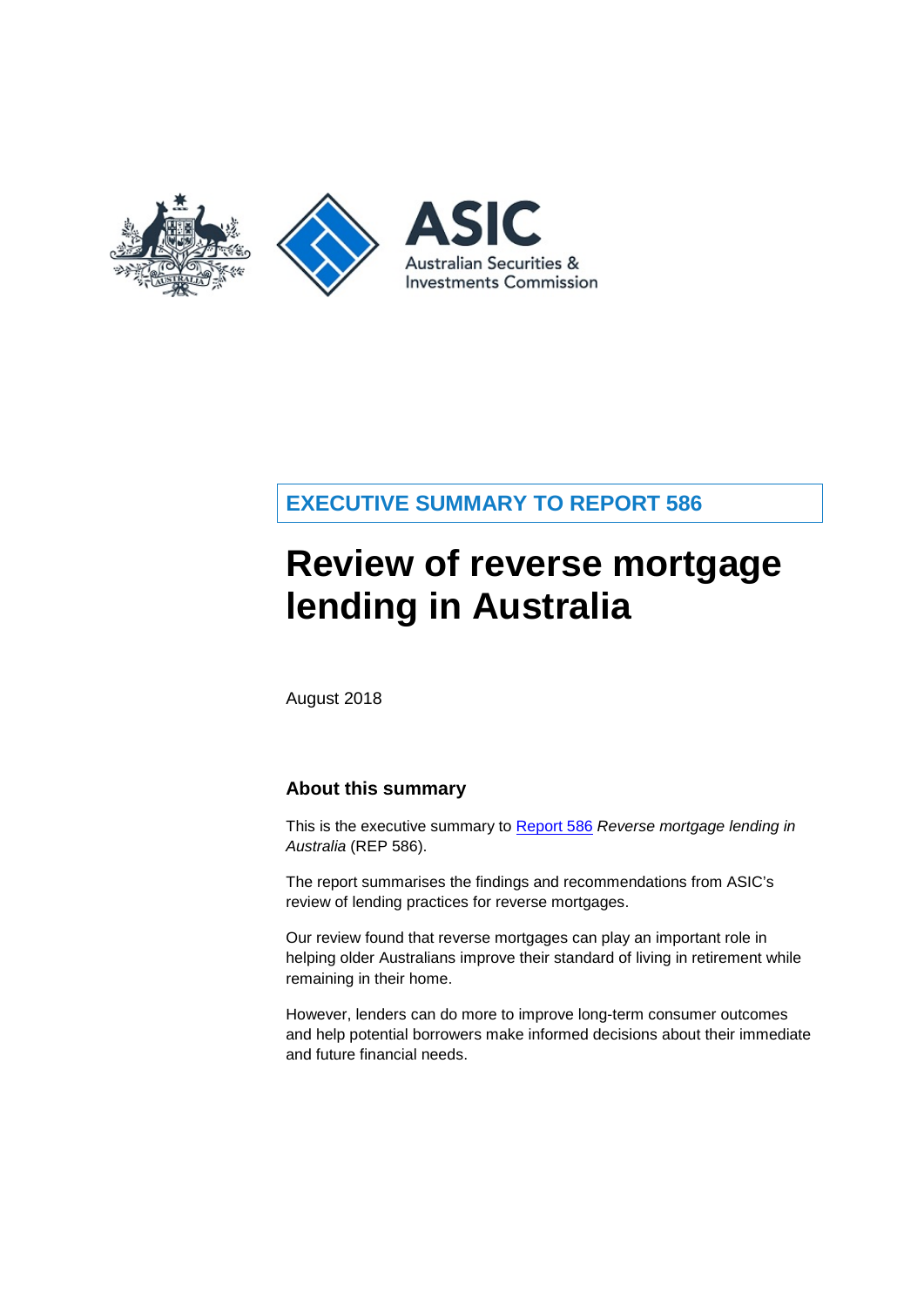#### **About ASIC regulatory documents**

In administering legislation ASIC issues the following types of regulatory documents.

**Consultation papers**: seek feedback from stakeholders on matters ASIC is considering, such as proposed relief or proposed regulatory guidance.

**Regulatory guides**: give guidance to regulated entities by:

- explaining when and how ASIC will exercise specific powers under legislation (primarily the Corporations Act)
- explaining how ASIC interprets the law
- describing the principles underlying ASIC's approach
- giving practical guidance (e.g. describing the steps of a process such as applying for a licence or giving practical examples of how regulated entities may decide to meet their obligations).

**Information sheets**: provide concise guidance on a specific process or compliance issue or an overview of detailed guidance.

**Reports**: describe ASIC compliance or relief activity or the results of a research project.

## **Disclaimer**

This summary does not constitute legal advice. We encourage you to seek your own professional advice to find out how the Corporations Act and other applicable laws apply to you, as it is your responsibility to determine your obligations.

Examples in this summary are purely for illustration; they are not exhaustive and are not intended to impose or imply particular rules or requirements.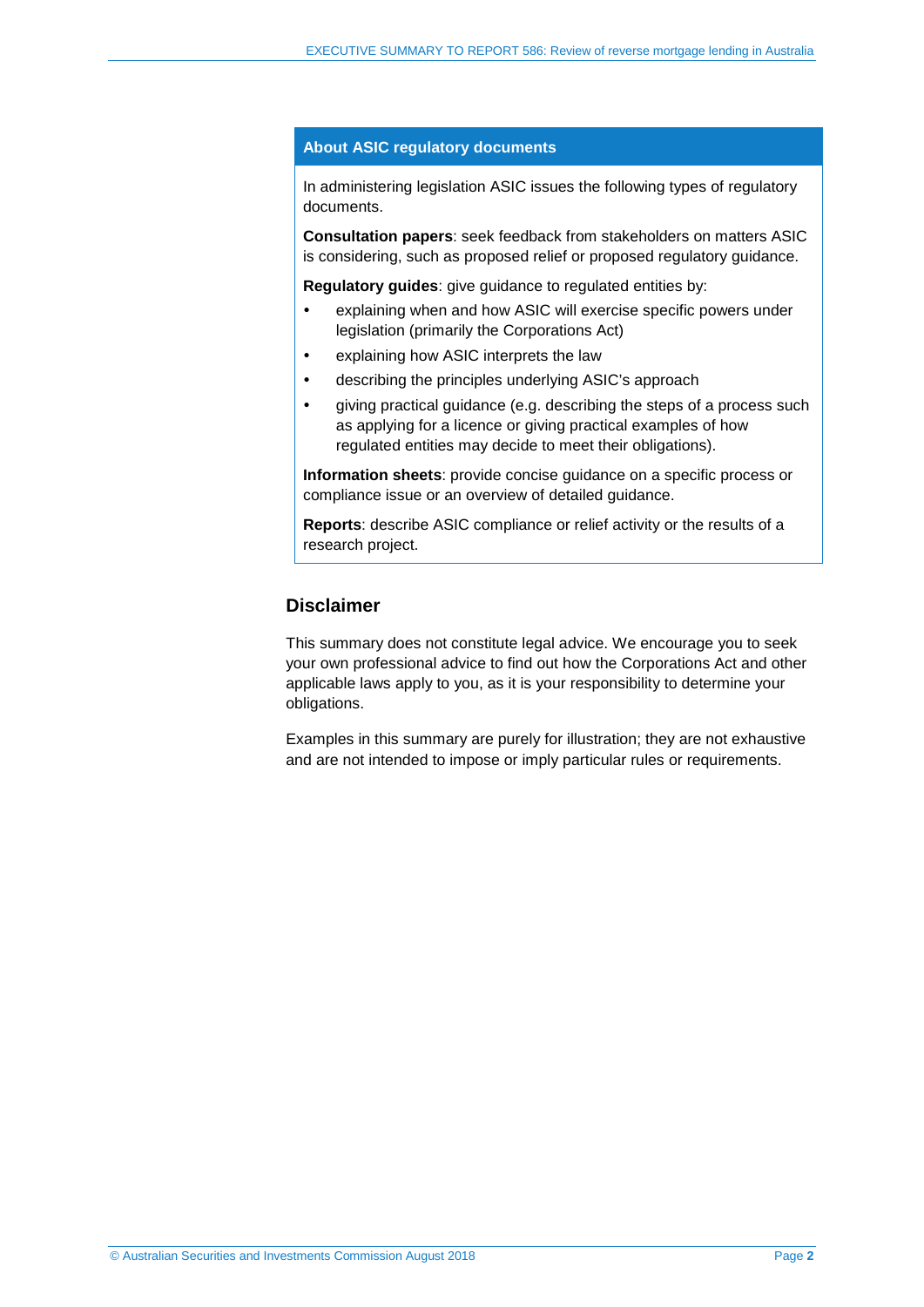# **Contents**

| Finding 1: Reverse mortgages helped older Australians achieve    |    |
|------------------------------------------------------------------|----|
| Finding 2: The enhanced consumer protections have eliminated     | 9  |
| Finding 3: Some borrowers may not recognise the impact of equity |    |
| Finding 4: Options for borrowers were limited due to a lack of   | 13 |
| Finding 5: Lenders have a role in reducing the risk of financial | 13 |
| Finding 6: Some loans might not protect other residents in       | 14 |
|                                                                  |    |
|                                                                  |    |
|                                                                  |    |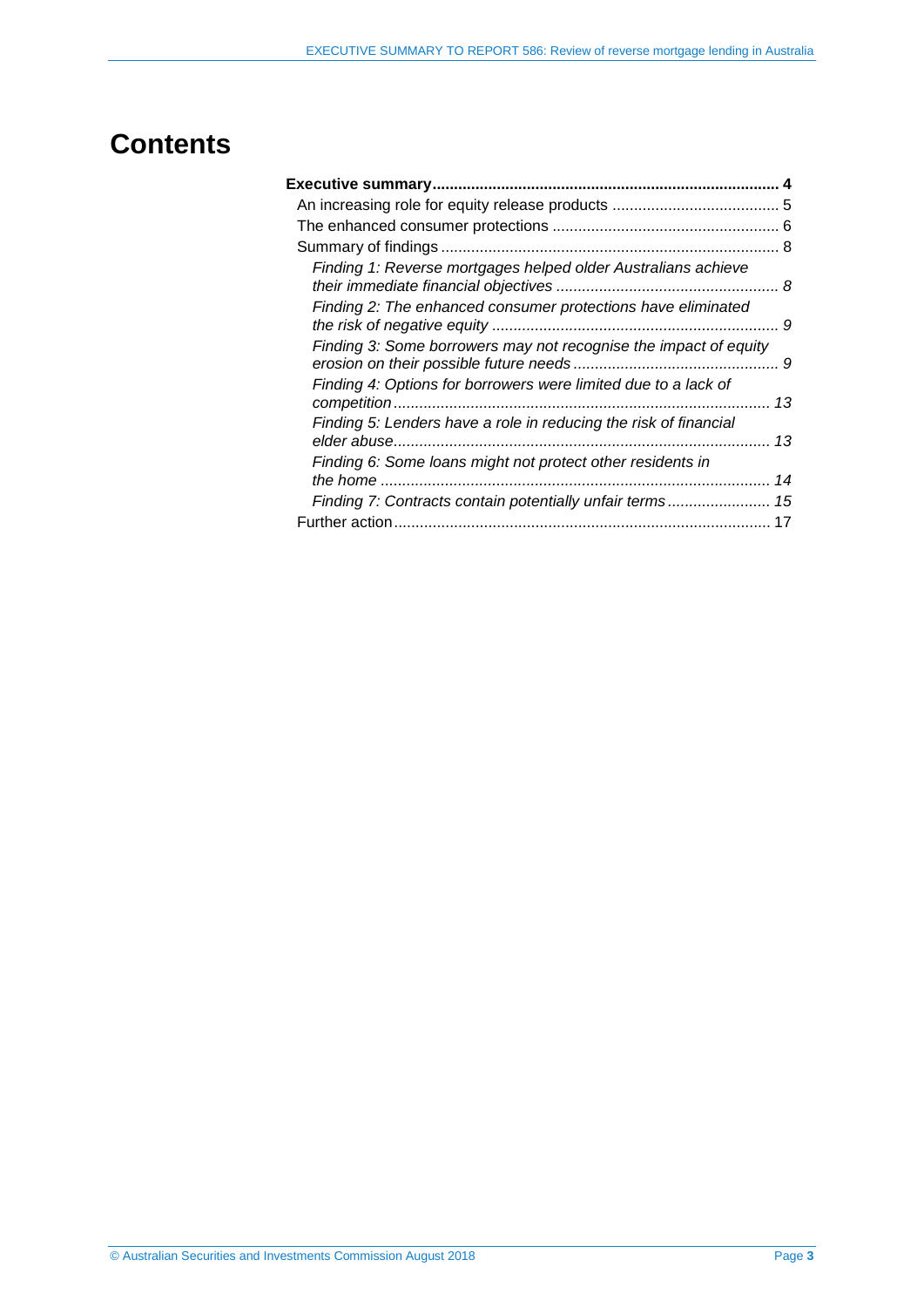# <span id="page-3-0"></span>**Executive summary**

- 1 Reverse mortgages allow older Australians to borrow against the equity in their home through a loan that does not require repayment until a later time, typically when the borrower has vacated the property or passed away.
- 2 These products are one of the main options available to older Australians who want to draw on the equity in their home while continuing to live in their property. Research suggests that 83% of older Australians strongly prefer to 'age in place'.

Note: See the Treasury, *[2015 Intergenerational report](https://treasury.gov.au/publication/2015-intergenerational-report/)* (March 2015).

3 In mid-2017, ASIC commenced a review of lending for reverse mortgages. The aim of our review was to examine this market after the introduction in 2012 of enhanced responsible lending obligations and consumer protections for reverse mortgages (enhanced consumer protections): see paragraphs [14–](#page-5-1)[16.](#page-5-2)

> Note: For a full summary of responsible lending obligations and protections under the *National Consumer Credit Protection Act 2009* (National Credit Act), see Section D of the report.

4 Our review looked at reverse mortgage lending from 2013–17, drawing on quantitative and qualitative data to understand how this market is working in practice. This included granular data on over 17,000 reverse mortgages, 111 consumer loan files, the policies and procedures of lenders in our review, and complaints from internal dispute resolution (IDR) and external dispute resolution (EDR) databases. We also commissioned in-depth interviews with 30 borrowers and consulted over 30 industry and consumer stakeholders.

Note: For a detailed methodology, see Appendix 1 of the report.

5 For our review, we assessed five groups of lending brands separately, each of which are referred to in this report as a 'lender':

- (a) Bankwest;
- (b) Commonwealth Bank;
- (c) Heartland Seniors Finance;
- (d) Macquarie Bank; and
- (e) the Westpac brands comprising St George Bank, the Bank of Melbourne and BankSA.

6 This review forms part of ASIC's broader work to address key issues that affect older Australians and to help bring about positive changes for these consumers in credit and financial services: see [Report 550](https://asic.gov.au/regulatory-resources/find-a-document/reports/rep-550-asics-work-for-older-australians/) *ASIC's work for older Australians* (REP 550)*.*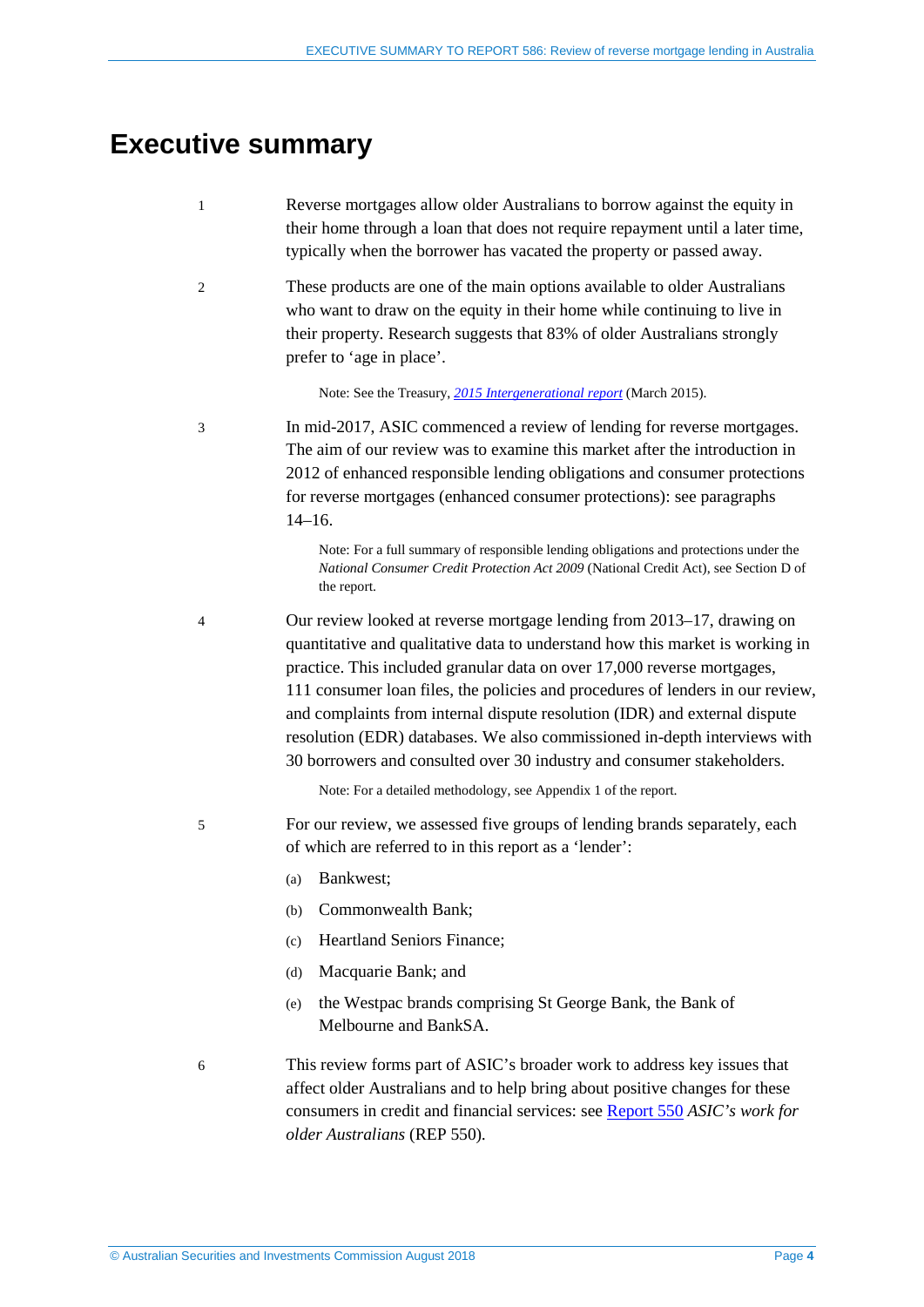- 7 Our broader work on these issues is consistent with growing efforts by the Australian Government and the state governments to address issues relating to Australia's ageing population.
- 8 In May 2018, the Australian Government announced a package of reforms as part of the 2018–19 Federal Budget to support the skills, finance, health and safety of older Australians. This includes plans to expand the Pension Loans Scheme, the establishment of an independent Aged Care Quality and Safety Commission, improvements to the My Aged Care website, and a number of financial measures and incentives.

Note: See Australian Government, *[Fact Sheet 1: More choices for a longer life package](https://www.budget.gov.au/2018-19/content/factsheets/1-more-choices.html)  [overview](https://www.budget.gov.au/2018-19/content/factsheets/1-more-choices.html)* (May 2018).

9 The Productivity Commission has released various studies on issues relating to older Australians, including aged care, the economic implications of an ageing Australia, and housing. The Australian Government has also commenced a 10-year program of reforms to improve the sustainability and affordability of the aged care system.

> Note: See Productivity Commission, *[Housing decisions of older Australians](https://www.pc.gov.au/research/completed/housing-decisions-older-australians)* (December 2015) (Productivity Commission report); Productivity Commission, *[Caring for older](https://www.pc.gov.au/inquiries/completed/aged-care)  [Australians draft report](https://www.pc.gov.au/inquiries/completed/aged-care)* (January 2011); Productivity Commission, *[Economic](https://www.pc.gov.au/inquiries/completed/ageing)  [implications of an ageing Australia](https://www.pc.gov.au/inquiries/completed/ageing)* (April 2015); Department of Health, *[Legislated](https://agedcare.health.gov.au/sites/g/files/net1426/f/documents/08_2017/legislated_review_of_aged_care_2017.pdf)  [review of aged care](https://agedcare.health.gov.au/sites/g/files/net1426/f/documents/08_2017/legislated_review_of_aged_care_2017.pdf)* (September 2017) (PDF, 2.87 MB).

## <span id="page-4-0"></span>**An increasing role for equity release products**

10 The population of older Australians is growing at an increasing rate. From 2014 to 2054, the number of people in Australia between 65 and 84 years of age is likely to more than double (increasing by over 4 million, from 3.1 million in 2014 to 7.0 million), and the number of people over 85 years is expected to more than quadruple.

Note: See the Treasury, *[2015 Intergenerational report](https://treasury.gov.au/publication/2015-intergenerational-report/)* (March 2015).

11 These trends will affect demand for equity release products. More than \$500 billion of Australia's home equity is held by consumers aged over 65, and about 70% of Australians aged 55–85 own their home outright. In 2014, only 62% of couples and 38% of single people were on track to reach a comfortable retirement income.

> Note: Productivity Commission report, p. 145; Deloitte Australia, *[Deloitte Australian](https://www2.deloitte.com/au/en/pages/financial-services/articles/mortgage-report-2015.html)  [mortgage report 201](https://www2.deloitte.com/au/en/pages/financial-services/articles/mortgage-report-2015.html)8* (Deloitte report); University of Melbourne and Towers Watson, *[View: Retirement adequacy—Are we making pro](https://www.towerswatson.com/en-AU/Insights/Newsletters/Asia-Pacific/view/2016/retirement-adequacy-are-we-still-making-progress)gress?* (August 2016).

12 While consumer demand for reverse mortgages has risen gradually since the 2008 global financial crisis, most consumers still have negative overall perceptions about equity release products such as reverse mortgages.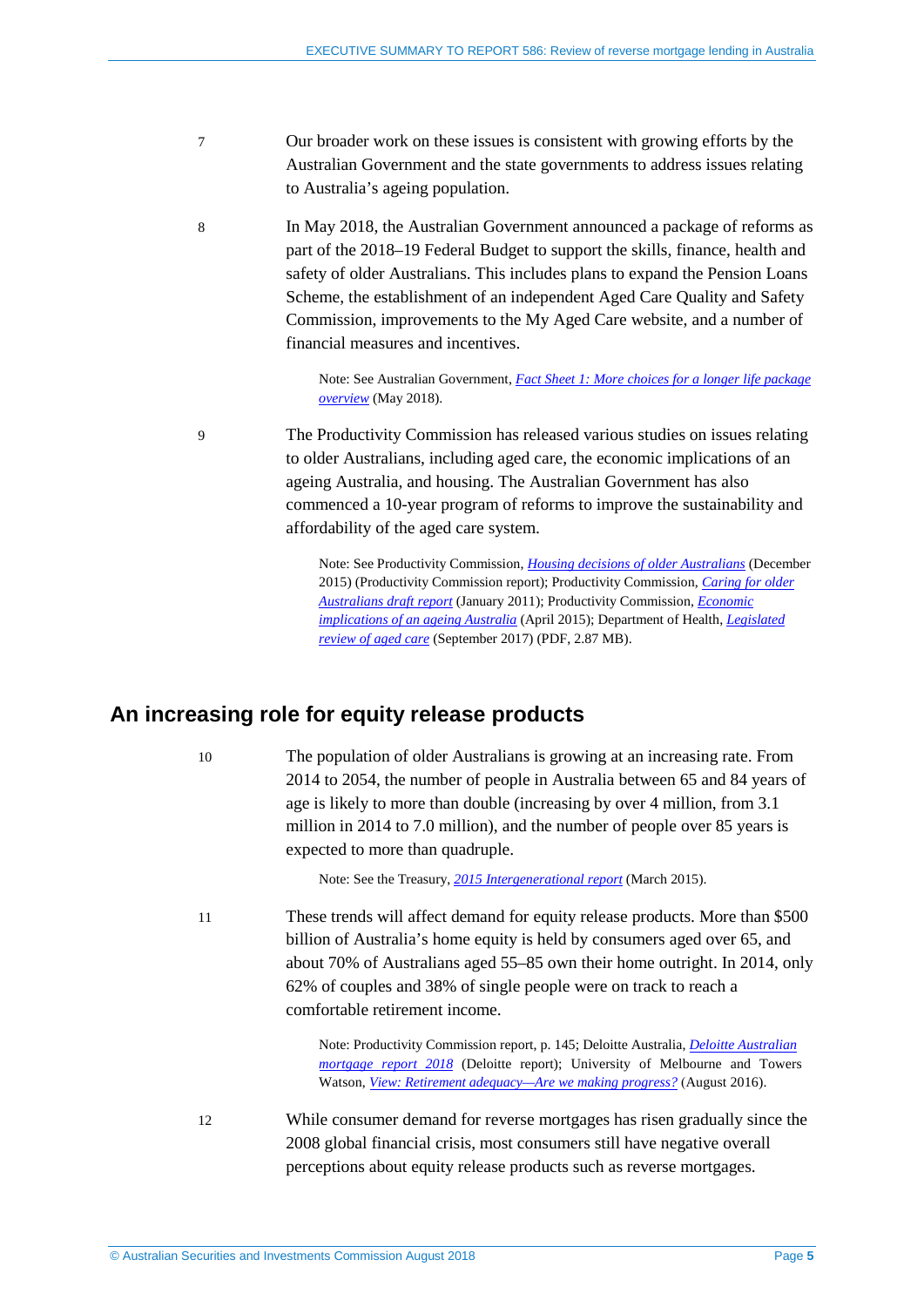'A common view amongst retirees—and even many finance brokers and lenders—tends to be that equity release products take advantage of vulnerable elderly people, or that they are often used by family members to do so.'

Note: See Productivity Commission report, p. 154. See also ASIC, *Managing change in retirement: Related financial issues and implications*, September 2017.

13 Despite this, the Productivity Commission report has noted that the family home remains an untapped source of retirement income.

> 'Most older Australian home owners on low incomes could achieve a modest retirement living standard over the remainder of their lives by drawing on their home equity.'

Note: See Productivity Commission report, p. 2.

## <span id="page-5-1"></span><span id="page-5-0"></span>**The enhanced consumer protections**

14 In 2012, the Australian Government introduced the enhanced consumer protections to help consumers make more informed choices about reverse mortgages and protect them from potential harm: see [Table 1.](#page-6-0)

15 These measures were introduced to address the unique nature of reverse mortgages compared with other types of credit contracts: the product is marketed exclusively towards older Australians who are at or approaching retirement age, repayments are not required until specified events occur, the long-term effect of the loan is difficult to predict, and, before these protections, borrowers (or their dependents) might have been required to repay more than the value of their secured property at the end of the loan.

> Note: See Explanatory Memorandum, Consumer Credit and Corporations Legislation Amendment (Enhancements) Bill 2011 (Enhancements Bill), pp. 3 and 32–33.

<span id="page-5-2"></span>16 Our consumer research indicated that while consumers generally could not recall some of the mandatory disclosure documents that credit licensees are required to give consumers, the no negative equity guarantee has reduced risks to consumers. However, more can be done to achieve the intended objectives of these measures.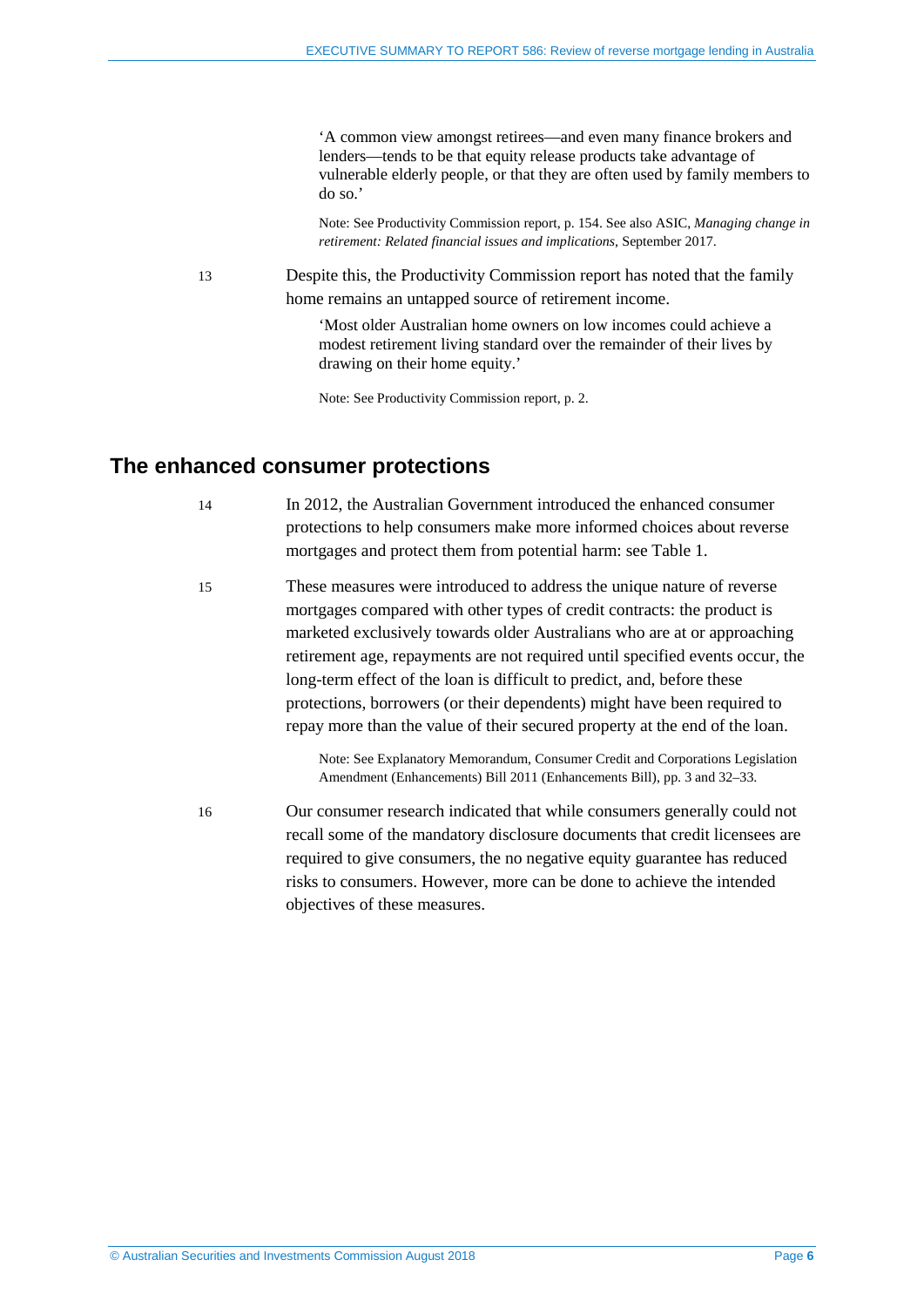<span id="page-6-0"></span>

| <b>Summary of protection</b>                                                                                                                                                                                               |  |
|----------------------------------------------------------------------------------------------------------------------------------------------------------------------------------------------------------------------------|--|
| Licensees must inquire about the possible future needs of<br>potential borrowers, which includes but is not limited to<br>their needs for aged care and leaving equity to their estate.                                    |  |
| Note: See reg 28HA, National Consumer Credit Protection<br>Regulations (National Credit Regulations).                                                                                                                      |  |
| Proposed loans with a loan-to-valuation ratio (LVR) above<br>prescribed percentages are presumed to be unsuitable.                                                                                                         |  |
| Note: See s93A, National Credit Code (Sch 1 of the National<br>Credit Act) and reg 28LC, National Credit Regulations.                                                                                                      |  |
| Borrowers cannot owe more than the market value of their<br>secured property when it is sold. Lenders must return any<br>amount paid in excess of the market value.                                                        |  |
| Note: See Pt 5, Subdiv 1-A, National Credit Code.                                                                                                                                                                          |  |
| Licensees must give borrowers:                                                                                                                                                                                             |  |
| • projections of home equity taken from the reverse<br>mortgage calculator on ASIC's MoneySmart website;                                                                                                                   |  |
| • an information statement;                                                                                                                                                                                                |  |
| • a tenancy protection warning; and                                                                                                                                                                                        |  |
| • annual account statements.                                                                                                                                                                                               |  |
| Note: See s133DB and 133D, National Credit Act and s18B,<br>National Credit Code.                                                                                                                                          |  |
| Reverse mortgage credit contracts must not provide that<br>certain events will be a basis to start enforcement<br>proceedings, such as a borrower failing to inform a lender<br>that another person occupies the property. |  |
| Note: See s133DB and 133D, National Credit Act and s18B,<br>National Credit Code.                                                                                                                                          |  |
| Enforcement proceedings must not be commenced unless<br>the lender has spoken to the borrower by telephone or in<br>person about the default notice and the consequences of<br>failing to remedy the default.              |  |
| Note: See s88(1)(d) and 88(2)(d), National Credit Code.                                                                                                                                                                    |  |
|                                                                                                                                                                                                                            |  |

#### **Table 1: Overview of the enhanced consumer protections**

÷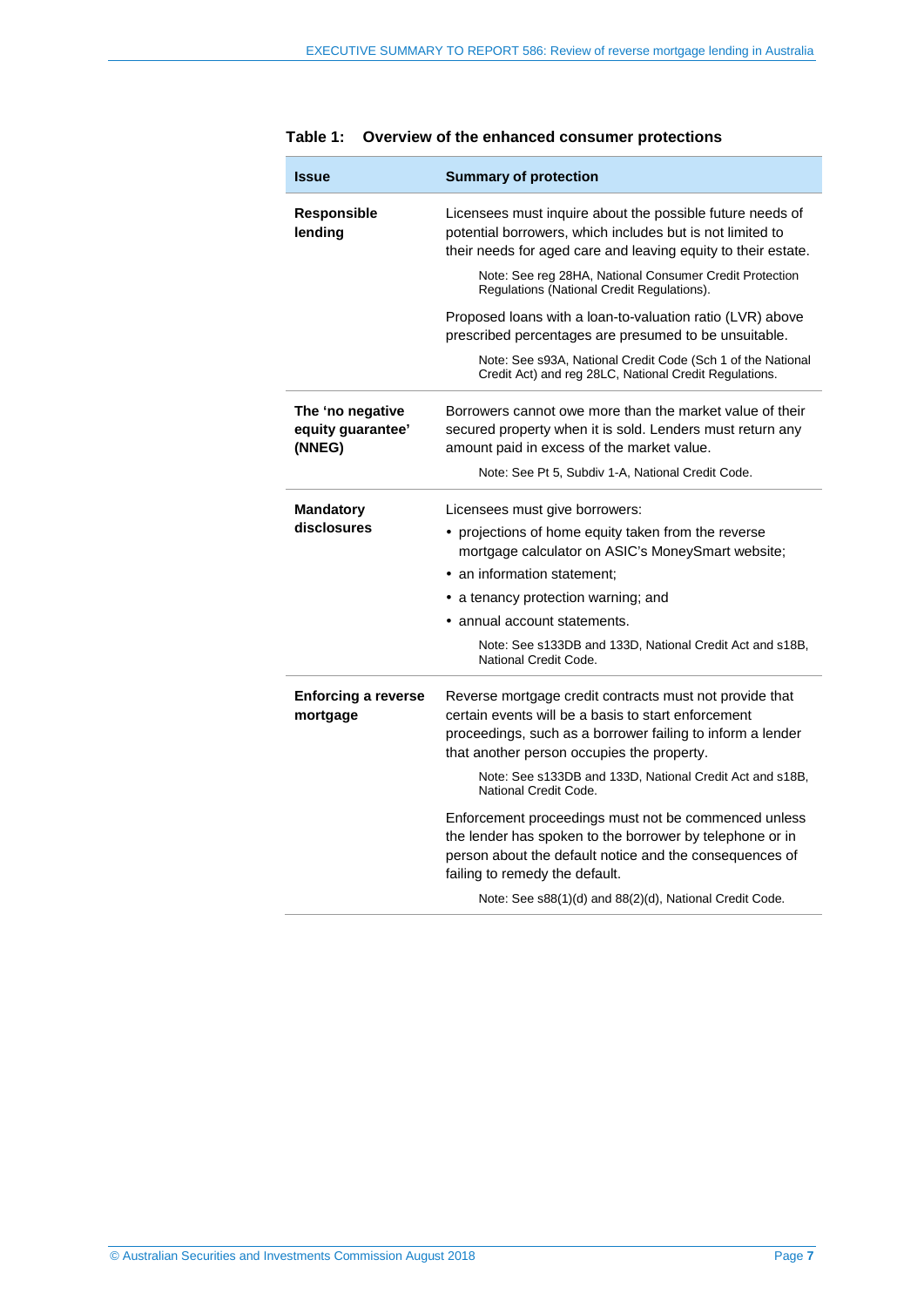## <span id="page-7-1"></span><span id="page-7-0"></span>**Summary of findings**

## **Finding 1: Reverse mortgages helped older Australians achieve their immediate financial objectives**

- 17 Each of the 30 borrowers in our consumer research indicated that their reverse mortgage enabled them to achieve their original objectives for the loan. Borrowers reported that one or more unforeseen events (e.g. divorce, losses in superannuation, poor health, early retirement and higher costs of living) had driven them to consider a reverse mortgage.
- 18 Our loan file review also identified several loans for borrowers who showed indicators of financial need before taking out the loan.

#### **Case study 1: A loan for day-to-day expenses**

Jenny was 74 years old and living solely on a pension. Her loan documents indicated that she had only \$664 in her transaction account and \$15,260 of credit card debt when she applied for a reverse mortgage.

The documents stated that she took out a \$50,000 reverse mortgage to refinance her credit card debt, make home improvements, and cover dayto-day living expenses.

- 19 The consumer research indicated that reverse mortgages enabled borrowers to:
	- (a) maintain their current living arrangements with less financial stress;
	- (b) obtain short-term finance;
	- (c) have a general safety net for living expenses; or
	- (d) afford a better quality of life.

#### **Case study 2: Extra money for a better quality of life**

Caroline moved to her current home to be close to her children, but found her pension did not allow her to spend time with them or go on holidays.

 'I thought why should I sit here and twiddle my thumbs when I've only a few years left, so I arranged for some extra money to allow me to just enjoy my time.'

20 Each of these borrowers reported believing that a reverse mortgage had been their 'only option' for achieving their immediate financial objectives. A strong emotional attachment to the home and a desire to continue ageing in place was frequently cited as a significant priority, which ruled out downsizing as an alternative option.

> 'It's a big stretch to say just uproot everything and move up North [to Queensland]. While I might have family there, they have their own lives and friends and I'd have nothing and no one familiar so I'd just be sitting in an apartment by myself staring at the wall.'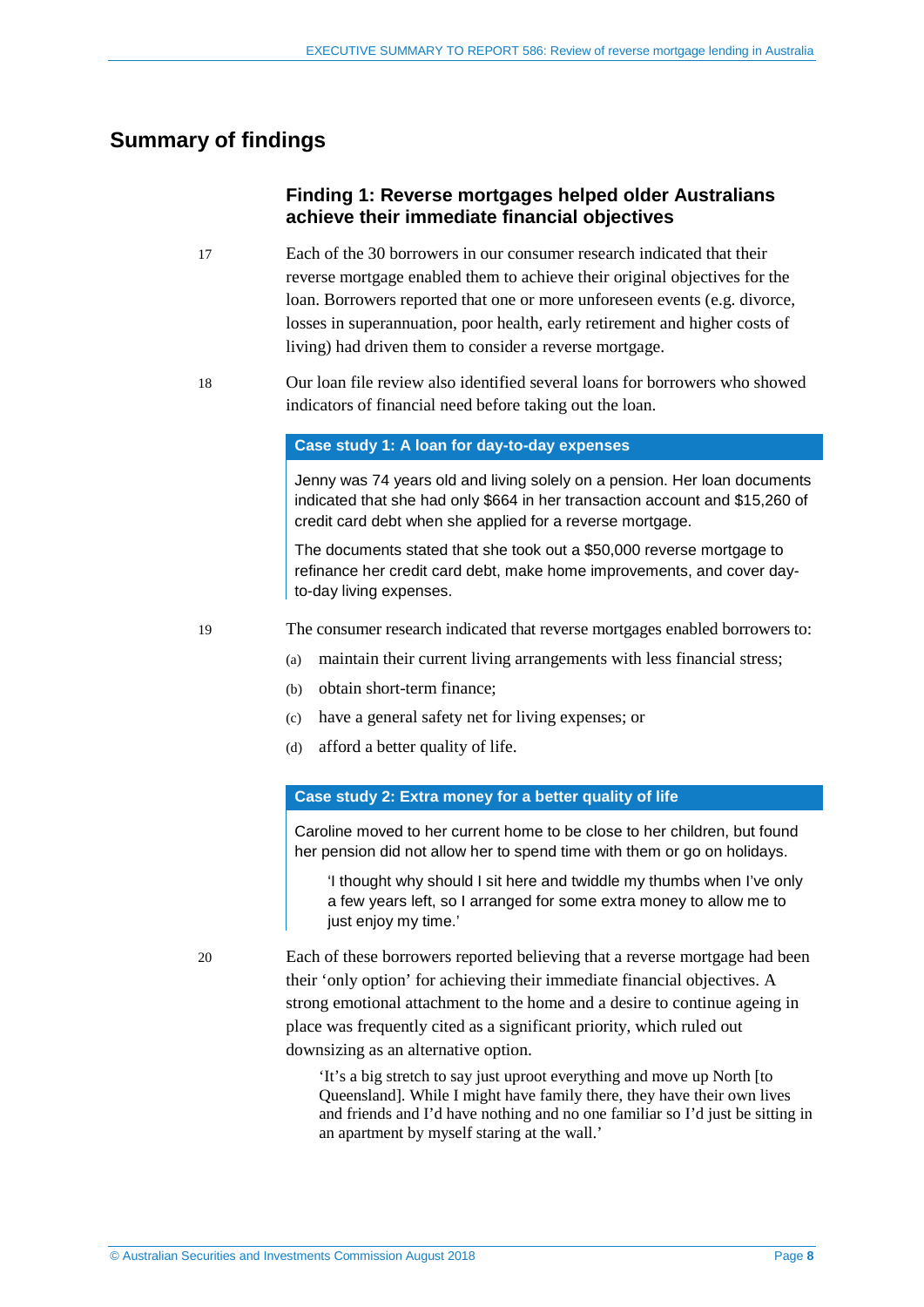### **Finding 2: The enhanced consumer protections have eliminated the risk of negative equity**

<span id="page-8-0"></span>21 Before the introduction of a 'no negative equity guarantee' (NNEG), borrowers faced a risk of eventually owing more on their loan than they could recover from selling the secured property. Because this risk was borne entirely by borrowers, the Australian Government observed that, in the absence of the NNEG, lenders can be 'less conservative in their lending practices and more aggressive in enforcement actions'.

Note: See Explanatory Memorandum, Enhancements Bill, p. 206.

- 22 The NNEG was introduced to protect borrowers from this risk by preventing lenders from receiving more from the loan than the market value of the secured property. This means that borrowers can continue living in their home without any risk of being unable to pay off the loan balance when they sell it.
- 23 Our findings suggest that the intended objectives of the NNEG have been achieved. During the period we reviewed, lenders imposed limits on the maximum LVR of new loans. These limits were more conservative than the rebuttable LVRs that are prescribed in the enhanced consumer protections, and limited the interest charges that could accrue to new loans.
- 24 As a result, our data analysis suggests that only two out of 15,053 loans are likely to reach a loan balance that exceeds the market value of the secured property by the time the borrower reaches 84 years of age, assuming that interest rates on these loans stay the same and property prices rise by 3% per annum.
- 25 Our data analysis also indicated that the NNEG may protect a small minority of borrowers if interest rates rise substantially, if residential property prices do not grow (or fall), or if a combination of these events occur. For example, if the interest rate on all the reverse mortgages in our review rise by 3%, and property prices stay the same, then 6% of borrowers are likely to benefit from the NNEG by the time they are 84 years old.

## **Finding 3: Some borrowers may not recognise the impact of equity erosion on their possible future needs**

- <span id="page-8-1"></span>26 Despite the introduction of the NNEG, borrowers still faced a risk of being left with insufficient equity in their homes to pay for their future financial needs. In particular, our data analysis indicated that a substantial proportion of borrowers may be at risk of being left with substantially less home equity if the interest rate on their loan rises, or if property prices grow more slowly than expected.
- 27 For example, we tested a fixed amount of equity that a borrower might require when they reach the age of 84, the average age of entering into aged care. [Figure 1](#page-9-0) illustrates how fewer borrowers will have at least \$200,000 of remaining home equity by age 84, if one or both of these events occur.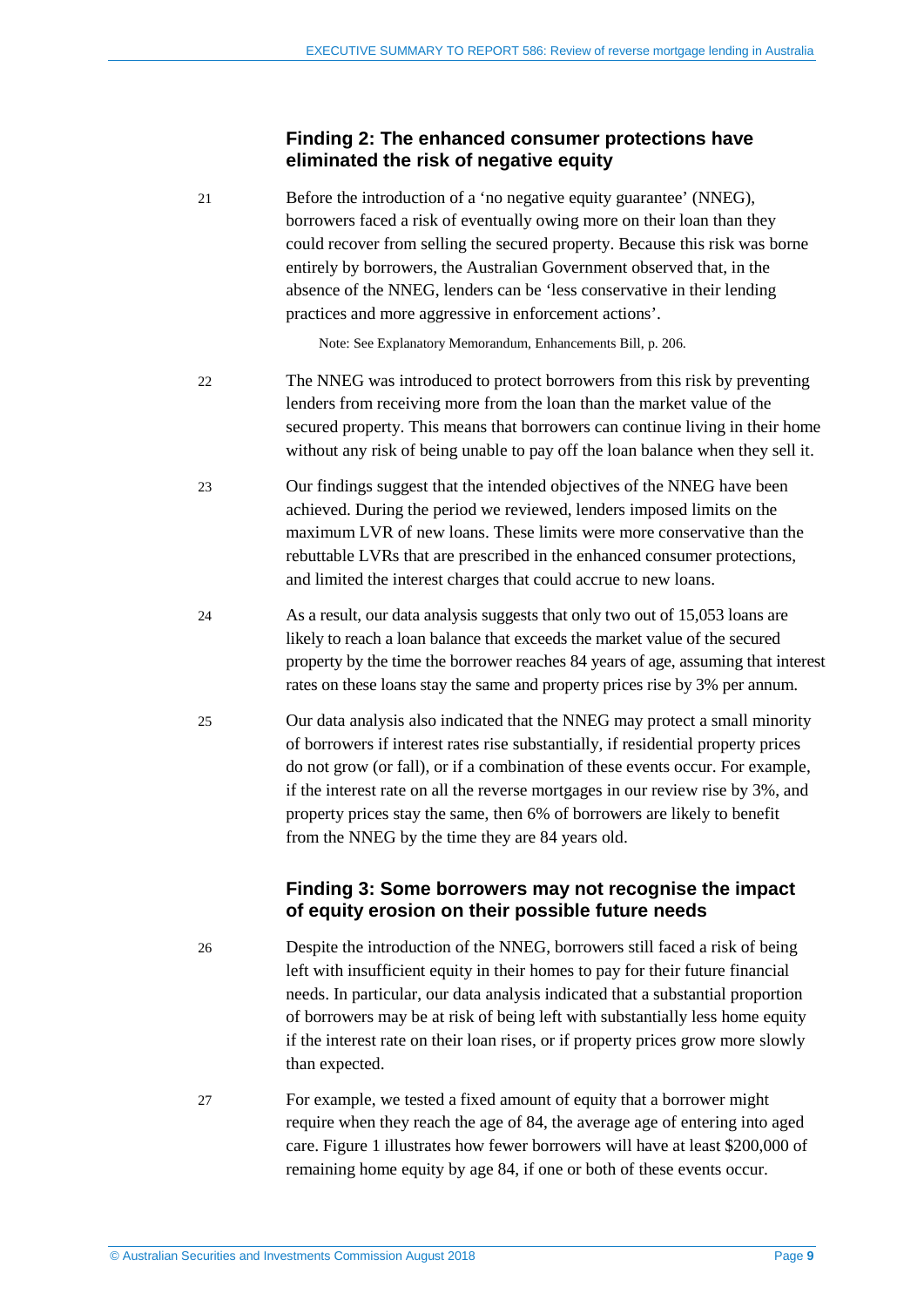#### <span id="page-9-0"></span>**Figure 1: Percentage of borrowers with at least \$200,000 of remaining home equity by age 84, if economic conditions change**



Note: See Table 18 in Appendix 3 of the report for the underlying data shown in this figure (accessible version).

<span id="page-9-1"></span>28 [Figure 2](#page-9-1) illustrates that even fewer borrowers will have at least \$380,000, which is the average self-funded upfront cost of aged care for one person.

#### **Figure 2: Percentage of borrowers with at least \$380,000 of remaining home equity by age 84, if economic conditions change**



Note: See Table 19 in Appendix 3 of the report for the underlying data shown in this figure (accessible version).

29 Poor awareness of this risk can lead borrowers to take out a larger reverse mortgage, or to withdraw money more quickly from a line-of-credit facility in a reverse mortgage. The interest charges that accrue over time can reduce the capacity of these borrowers to afford important future expenses, such as aged care accommodation, medical treatment, and day-to-day living expenses.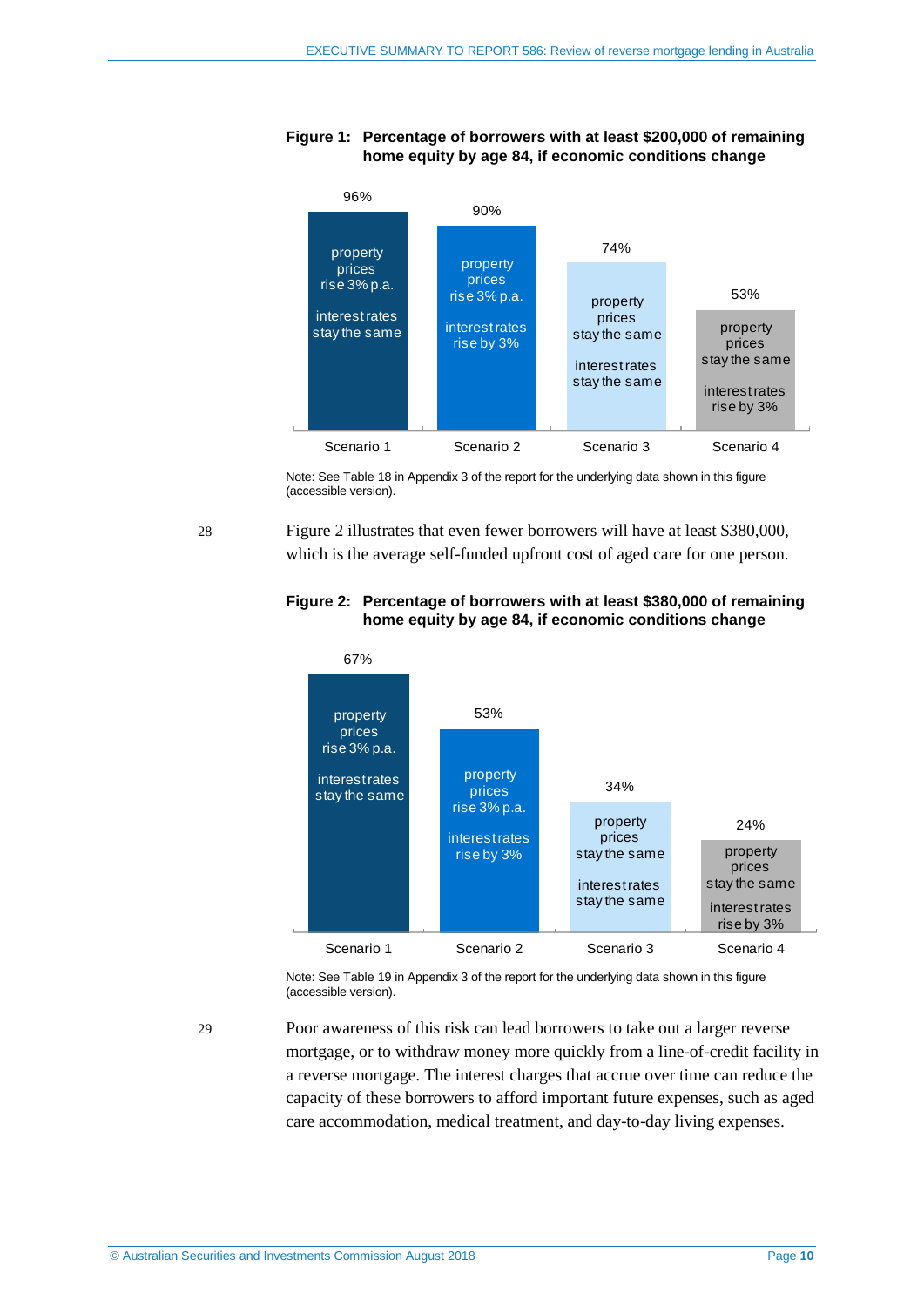30 This is concerning because our data analysis indicates that borrowers tended to apply for the maximum credit limit that had been permitted by their lender, as illustrated in [Figure 3.](#page-10-0) Most borrowers in our consumer research reported that they had been happy to accept whatever loan amount they were offered, and some borrowers reported that their broker or lender had recommended applying for the maximum possible credit limit.

> Note: Some borrowers may have applied for the maximum credit limit due to the conservative loan limits introduced by lenders in response to the NNEG. Some lenders occasionally exceeded these credit limits on an exceptional case-by-case basis.

<span id="page-10-0"></span>**Figure 3: Credit limit as a percentage of the maximum permitted loan size (by loan type)**



Note: See Table 20 in Appendix 3 of the report for the underlying data shown in this figure (accessible version).

- 31 This lack of long-term planning can particularly affect younger borrowers who are more likely to remain in their home for longer before discharging their loan.
- 32 When we asked borrowers about how their decision to take out a reverse mortgage might affect their long-term financial situation, many indicated that they had not seriously considered their possible future needs. Our loan file review also suggested that most borrowers had not considered the longterm implications of taking out a reverse mortgage.
- 33 The borrowers in our consumer research did not express any concern that the compound interest on their reverse mortgage could make it more difficult for them to afford future expenses after their loan is paid off.

Note: This behaviour is consistent with our previous findings in REP 537 that only 32% of borrowers have a financial plan for the next 10–15 years: se[e Report 537](http://asic.gov.au/regulatory-resources/find-a-document/reports/rep-537-building-seniors-financial-capability/) *Building seniors' financial capability* (REP 537) at p. 14.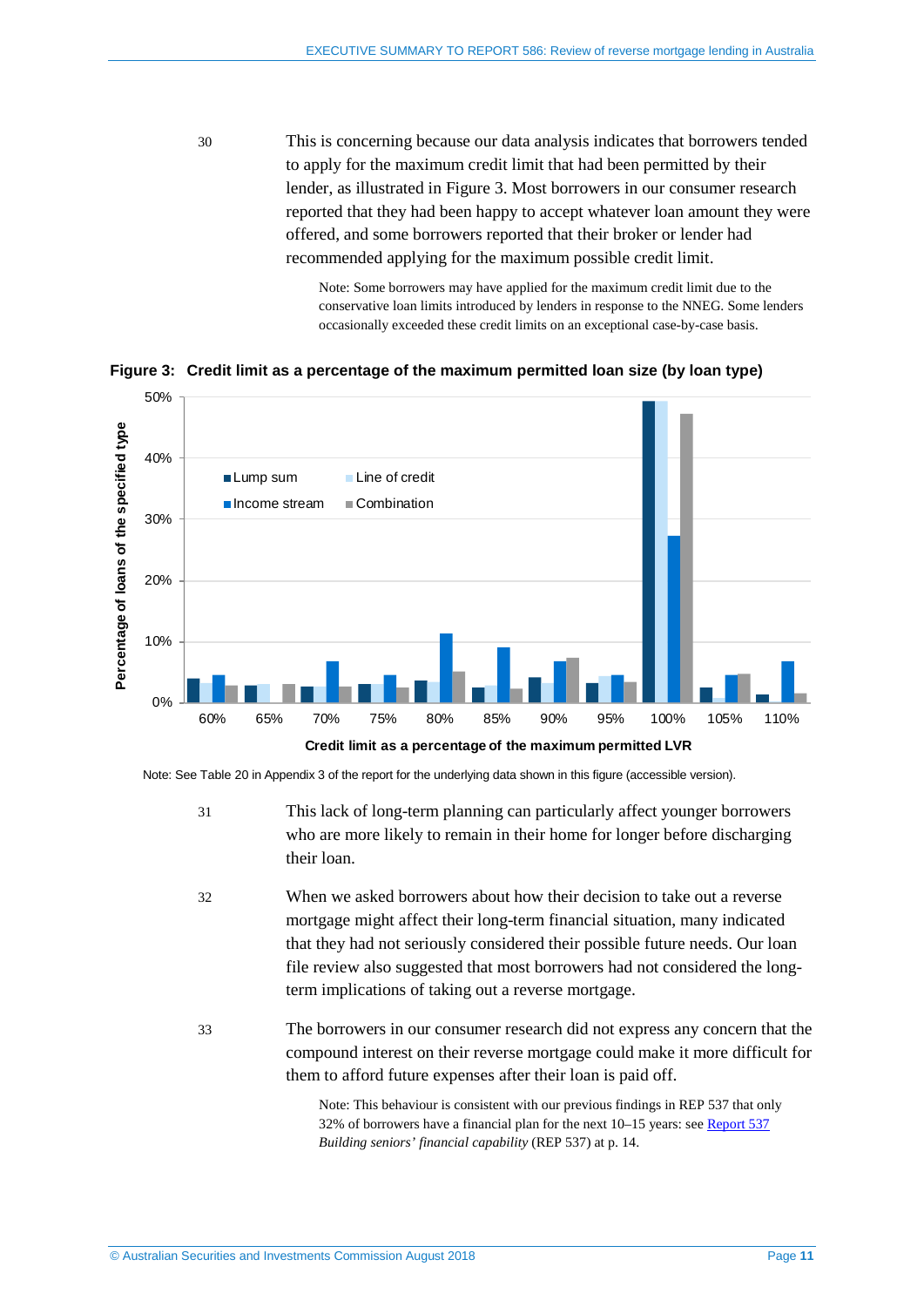- 34 Licensees are required to take reasonable steps to inquire into a borrower's future needs and objectives. This additional requirement is imposed because the effect of compound interest and the potential impact of a reverse mortgage on a borrower's ability to afford future expenses can be significant. If a proposed loan makes it difficult for them to meet their longterm needs, the loan may be unsuitable.
- 35 Our loan file review indicated that the application processes of all five lenders focused primarily on the borrower's short-term objectives, while limited or no attention was paid to their possible future needs. Inquiries made by licensees lacked sufficient detail and followed a 'tick-box' formula. Lenders also did not document any inquiries about whether borrowers had a short-term exit strategy or intended to remain in the loan indefinitely.
- 36 Approximately 92% of the loan files we reviewed did not record the possible future needs of the borrower in sufficient detail and contained no evidence that the broker or lender had discussed how a loan may affect the borrower's ability to afford possible future needs.
- 37 Licensees have an important role to play in ensuring that potential reverse mortgages are not unsuitable, particularly since borrowers also faced obstacles to receiving independent professional guidance about these risks. Our consultations with lenders and industry bodies representing brokers, financial advisers, accountants, legal practitioners and financial counsellors found that these professionals (referred to in this report as 'guidance providers') had been reluctant to give guidance about reverse mortgages.
- 38 This reluctance was attributable to negative perceptions about the product, limited awareness about the product, and a desire to avoid the perceived risk of providing unlicensed credit assistance by recommending the product. Comprehensive financial advice can also cost \$2,500–3,500, which can be too expensive for some borrowers, especially those who are already showing indicators of financial need.

Note: See [Report 224](http://asic.gov.au/regulatory-resources/find-a-document/reports/rep-224-access-to-financial-advice-in-australia/) *Access to financial advice in Australia* (REP 224).

39 Under the enhanced consumer protections, licensees must give potential borrowers a printed copy of projections that illustrate the possible effect of a reverse mortgage on the equity that a borrower will have in their home. Our loan file review indicated that some licensees could have done more to match the default assumptions in these projections to suit the specific circumstances of each potential loan. We recognise that our guidance will need to be updated to reflect this finding.

> Note: See [Information Sheet 185](https://asic.gov.au/regulatory-resources/credit/responsible-lending/using-asics-reverse-mortgage-calculator/) *Using ASIC's reverse mortgage calculator*  (INFO 185).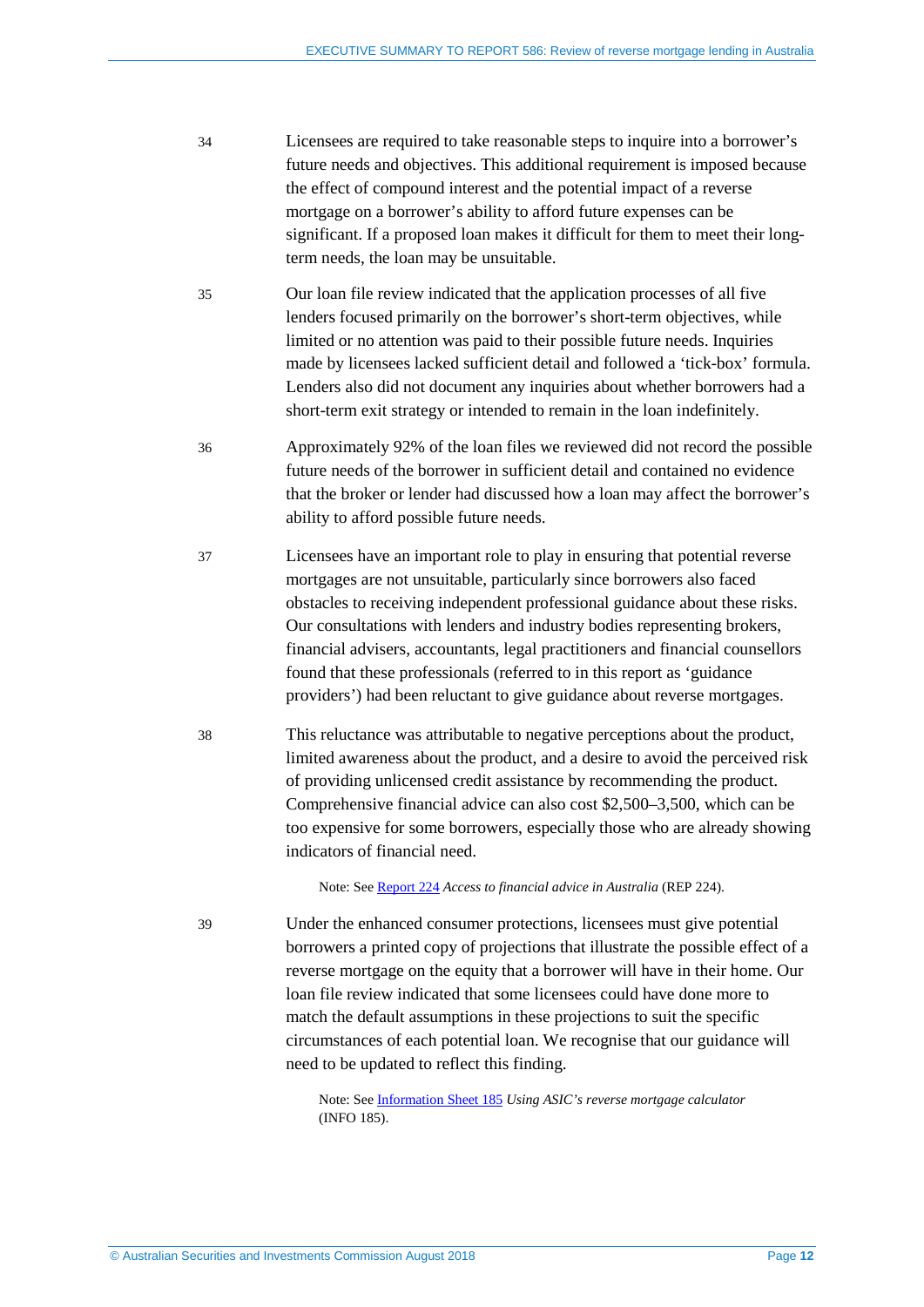### **Finding 4: Options for borrowers were limited due to a lack of competition**

<span id="page-12-0"></span>40 Our data analysis indicated that the market for reverse mortgages is highly concentrated. Application fees, transaction fees and interest rates for reverse mortgages were generally higher than for other types of consumer credit, such as standard home loans.

#### **Case study 3: Reverse mortgages and standard home loans**

In 2017, one lender in our review charged a \$950 establishment fee and a \$12 monthly service fee for a reverse mortgage, compared to a \$600 establishment fee and a \$8 monthly service fee for a standard home loan. The interest rate on this product was also higher than the variable rate for an interest-only home loan.

- 41 Few alternatives to a reverse mortgage are available for older Australians who would like to draw on the equity in their home while continuing to live there. Lenders and other industry participants cited more intensive capital adequacy requirements, longevity risk, limited access to wholesale funding and low interest rates as reasons why many new lenders are unlikely to offer a reverse mortgage or other equity release product in the near future.
- 42 In the 2018–19 Federal Budget, the Australian Government announced that it will extend the current Pension Loans Scheme. Those on a full or part age pension and eligible self-funded retirees will be able to use home equity to receive a fortnightly payment (including age pension payment) of 150% of the maximum age pension. These loans are offered at a lower interest rate (currently 5.25%) compared to commercially available reverse mortgages, but can only be accessed as an income stream.
- <span id="page-12-1"></span>43 We note that new types of equity release products, such as fractional equity release products, are also emerging in this market, but these products may also have risks such as the reduction of equity over time.

## **Finding 5: Lenders have a role in reducing the risk of financial elder abuse**

- 44 Financial elder abuse occurs when one person illegally or improperly exploits or uses the money or resources of an older consumer. Borrowers were on average 75 years old when they took out a reverse mortgage, which can place them at high risk for financial elder abuse.
- 45 Our loan file review identified 15 loan applications where a lender could have detected a sign of possible financial elder abuse and made further inquiries to identify whether abuse may have been occurring.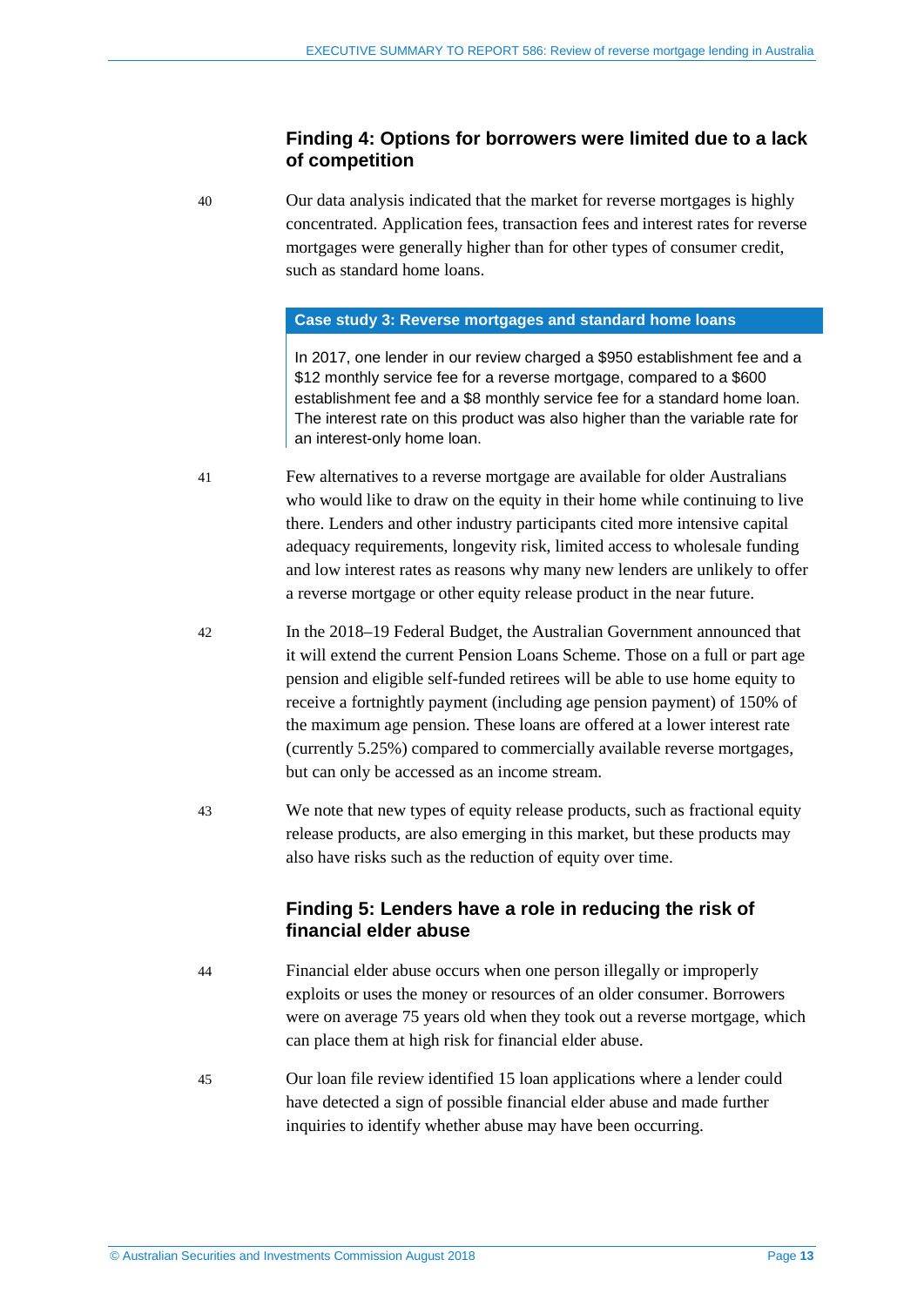- 46 Possible signs included:
	- (a) repayment on a loan being made by an adult child;
	- (b) money transferred to a non-borrower;
	- (c) money provided to a child;
	- (d) the involvement of children in the application;
	- (e) only non-borrowers receiving mandatory independent advice; and
	- (f) file notes indicating abuse by a sibling of the borrower.

#### **Case study 4: Loan application initiated by family member**

John, aged 86, took out a \$50,000 reverse mortgage. He had a power of attorney established in August 2015, two months before his reverse mortgage was approved in October 2015.

The lender required borrowers to obtain independent legal advice and the declaration for this advice was signed by John's grandson. Another grandson who was a financial adviser signed the independent financial advice declaration.

- 47 However, in each loan where we detected a sign of possible financial elder abuse, we found no documented evidence that the lender had made or documented any further inquiries into whether the borrower may have been taken advantage of by a caregiver or family member.
- 48 Although our review identified a potential risk of financial elder abuse, our review of the loan files identified no evidence of actual financial elder abuse.
- 49 Industry bodies are recognising the significant role that licensees should play in reducing the risk of financial elder abuse. The Australian Law Reform Commission (ALRC) has highlighted that financial institutions are in a 'good position to detect and prevent the financial abuse of their older and at-risk customers'. The Australian Banking Association (ABA) has issued a revised Banking Code of Practice that commits members to take 'extra care' with vulnerable customers who are experiencing elder abuse or financial abuse.

Note: See ALRC[, Report 131,](https://www.alrc.gov.au/publications/elder-abuse-report) *Elder abuse: A national legal response* (June 2017), p. 299. See also ABA, [Banking Code of Practice](https://www.ausbanking.org.au/code/) (issued July 2018).

### **Finding 6: Some loans might not protect other residents in the home**

<span id="page-13-0"></span>50 If the borrower vacates the property or passes away, borrowers or their estate can often only afford to pay off the loan balance of a reverse mortgage by selling the secured property. This can require non-borrowers still living in the home (non-borrower residents) to move out unless the contract contains a 'tenancy protection' provision allowing them to remain in the home for a period of time.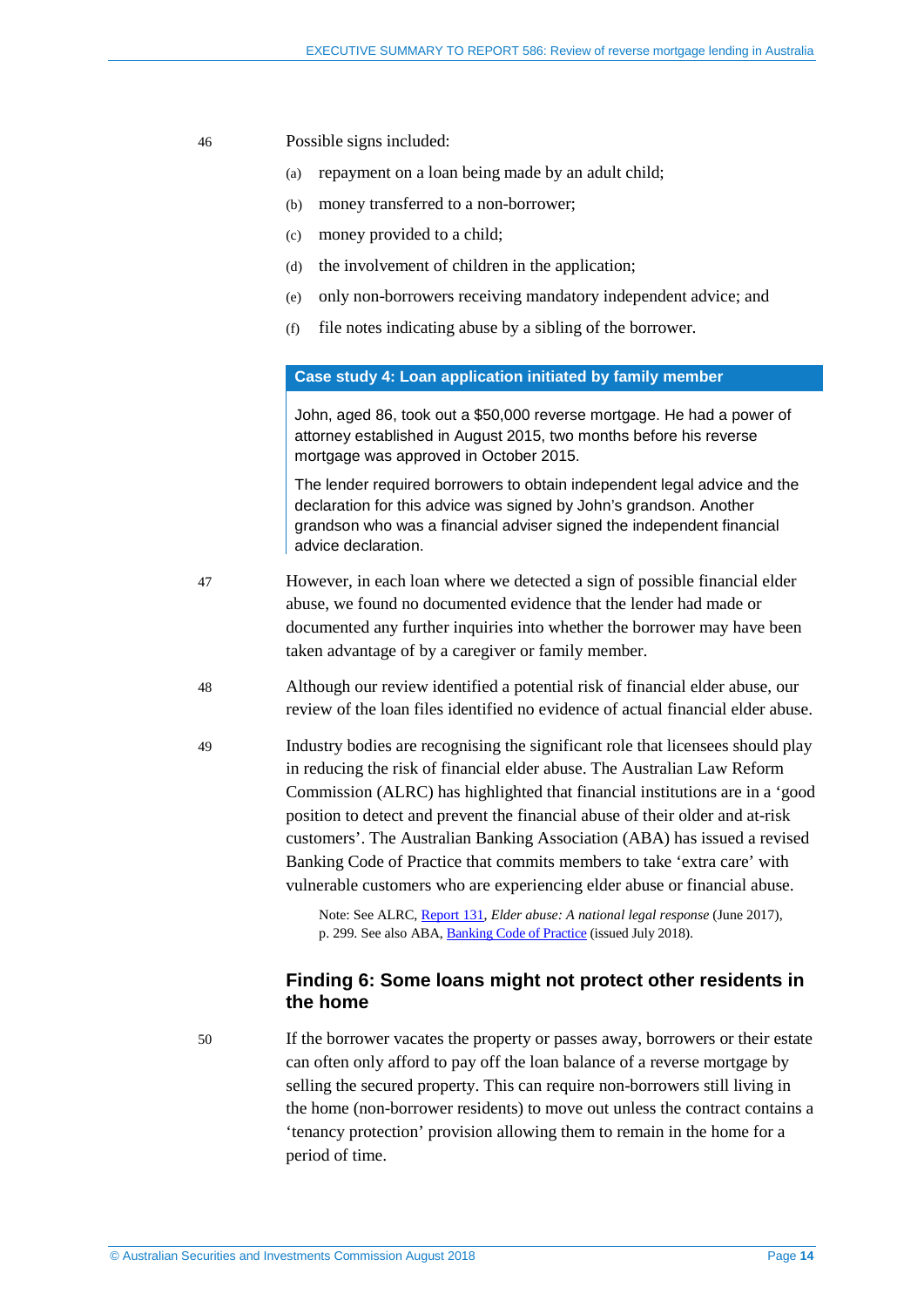#### **Case study 5: No tenancy protection for non-borrower spouse**

Married couple Ali and Brenda lived in their own home, but had few other assets besides a car and caravan valued at \$18,000 and negligible savings. Their only income was the age pension.

Ali took out a reverse mortgage for \$30,0000 against the family home. The loan was only in his name and did not contain a tenancy protection provision for Brenda.

If Ali passed away or needed to move to aged care, it is likely that the reverse mortgage could only be paid off by selling the property and Brenda would need move out and find a new home.

- 51 Only one lender in our review offered consumers a limited option to include a tenancy protection provision in their loan contract. This protection lasted for one year after the death of the borrower, the lender could refuse an application seeking tenancy protection, and the nominated non-borrower resident had to be a relative of the borrower and over 70 years old at the time of the application.
- 52 Borrowers with the other four lenders in our review could protect nonborrower residents only by adding their name to the loan contract.
- 53 If one or more potential borrowers want to protect the ability of a specified person to continue living on the property even after the borrowers have vacated the home, in some cases a proposed reverse mortgage may be unsuitable if it will endanger the tenancy of that specified person.
- 54 In 42% of loan files we reviewed, the lender failed to document any inquiries about the suitability of a proposed loan that lacked tenancy protection, where at least one non-borrower resident lived in the home when the loan was taken out.
- 55 Under the enhanced consumer protections, lenders must give potential borrowers a prescribed tenancy protection warning if the loan does not include a tenancy protection provision. However, most of the borrowers in our consumer research did not recall discussing or considering tenancy protection. Borrowers indicated that they had generally relied on their discussions with other people, rather than the documents they were given, to understand their loan.
- <span id="page-14-0"></span>56 In our consumer research, only one borrower indicated that they had discussed tenancy protection with their lender and had taken action to protect a non-borrower resident from possible eviction.

#### **Finding 7: Contracts contain potentially unfair terms**

- 57 The standard form terms and conditions in reverse mortgage contracts are subject to laws which prohibit unfair contract terms.
- 58 We reviewed the most recent version of each lender's standard terms and conditions provided to ASIC. We found all five lenders' contracts contained terms that have the potential to be unfair.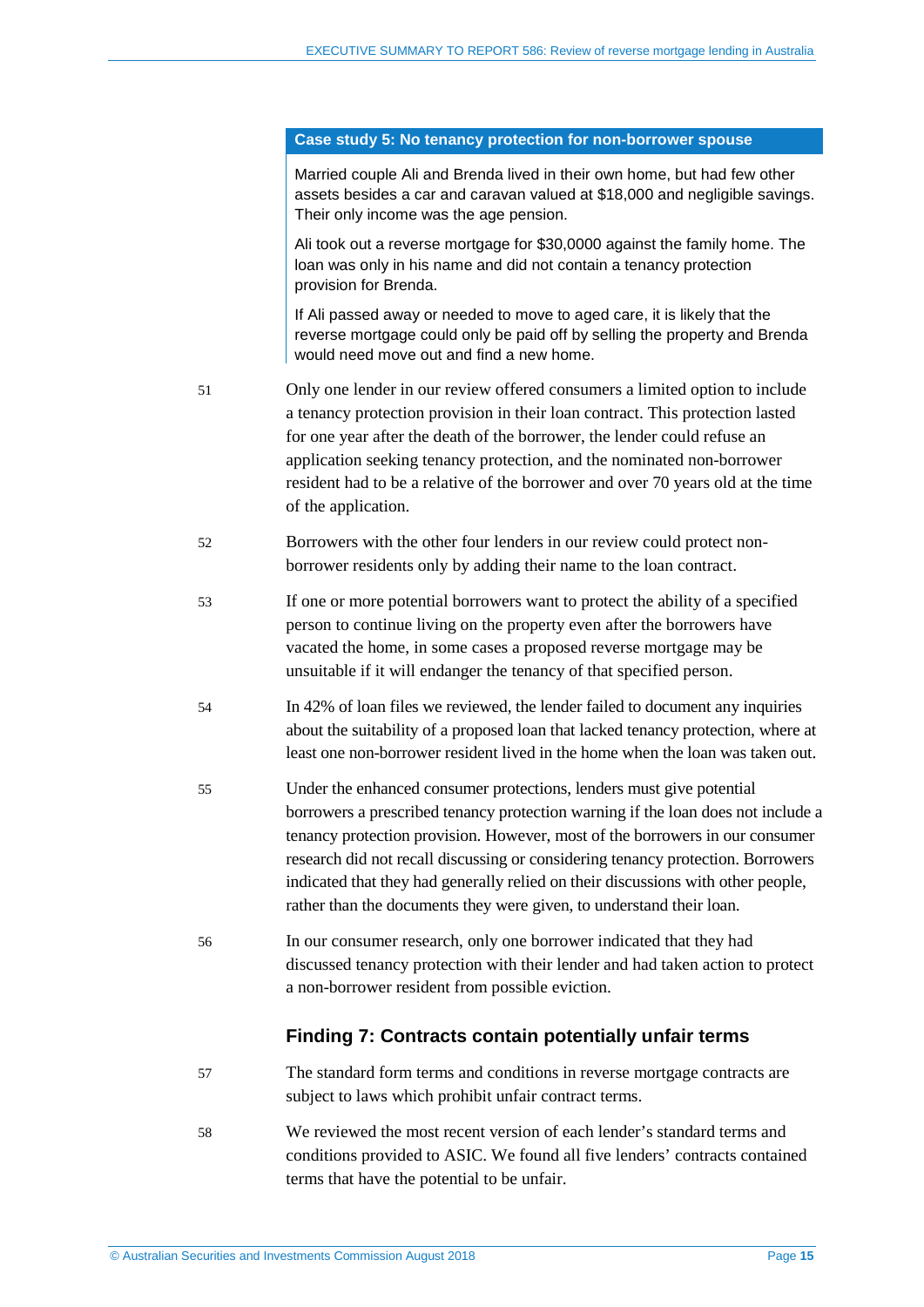- 59 [Table 2](#page-15-0) summarises several potentially unfair contract terms we identified in our loan file review, including:
	- (a) entire agreement clauses in three lenders' contracts;
	- (b) a broad indemnification clause in one lender's contract that they have agreed to remove;
	- (c) broadly drafted unilateral variation clauses; and
	- (d) clauses of non-monetary default that potentially allow lenders to take actions that are disproportionate to the nature of the breach.

Note: For full details of these terms, why we consider them to be potentially unfair, what action we have taken to date and what further action we will take, see Table 13.

60 Where a contract contains a clause that is potentially unfair, we will ensure it is removed or modified by the lender. Some lenders have already made these changes to their contracts.

#### <span id="page-15-0"></span>**Table 2: Potentially unfair terms in reverse mortgage contracts**

| <b>Type of clause</b>                                                                                                                                                                                                                                                                                                                                                                             | What we found                                                                                                                                                                                                                                                                                                                                                                                                                                                                                                                                                                                                                                                                                                            |
|---------------------------------------------------------------------------------------------------------------------------------------------------------------------------------------------------------------------------------------------------------------------------------------------------------------------------------------------------------------------------------------------------|--------------------------------------------------------------------------------------------------------------------------------------------------------------------------------------------------------------------------------------------------------------------------------------------------------------------------------------------------------------------------------------------------------------------------------------------------------------------------------------------------------------------------------------------------------------------------------------------------------------------------------------------------------------------------------------------------------------------------|
| <b>Entire agreement clauses</b><br>These clauses absolve the lender from<br>responsibility for conduct, statements or<br>representations that the lender makes to<br>the borrower outside of the contract.                                                                                                                                                                                        | Three lenders' contracts contained an entire agreement clause.<br>One of these three lenders has removed this term and the second<br>is reviewing this clause; the third no longer provides reverse<br>mortgages.                                                                                                                                                                                                                                                                                                                                                                                                                                                                                                        |
| Unilateral variation clauses<br>These clauses give lenders (but not<br>borrowers) a broad discretion to<br>unilaterally vary terms and conditions of<br>the contract, without the consent of the<br>borrower.<br>They are not necessarily unfair but can<br>be if they are drafted broadly and go<br>beyond what is reasonably necessary to<br>protect the legitimate interests of the<br>lender. | All lenders' contracts contained unilateral variation clauses. Three<br>contracts had broad variation clauses allowing them an unfettered<br>discretion to vary any term or condition of the contract without<br>borrower consent.<br>These clauses are particularly concerning in reverse mortgage<br>contracts. Although borrowers can terminate the contract by<br>repaying the loan balance in full at any time, in practical terms<br>borrowers who wish to remain in their own home may have limited<br>options to refinance due to lender market concentration or equity<br>erosion. Some elderly borrowers may also be dealing with physical<br>or mental decline, which may inhibit their ability to refinance. |
| Non-monetary default clauses<br>These clauses are problematic where<br>they give lenders a broad discretion<br>about whether to treat an event or<br>circumstance as an actual default.<br>Contracts should not contain clauses that<br>allow lenders to respond to a default in a<br>way that is disproportionate to the nature<br>of the breach.                                                | Four of the five lenders' contracts contained a clause of default<br>relating to borrower misrepresentation, which had the potential to<br>operate in an unfair manner by capturing inadvertent minor untrue<br>statements that do not materially alter the lender's credit risk.<br>Three lenders' contracts contained broad default clauses for any<br>breach of contract which encompassed a range of breaches with<br>varying degrees of severity that did not always pose a material risk<br>to the lender.                                                                                                                                                                                                         |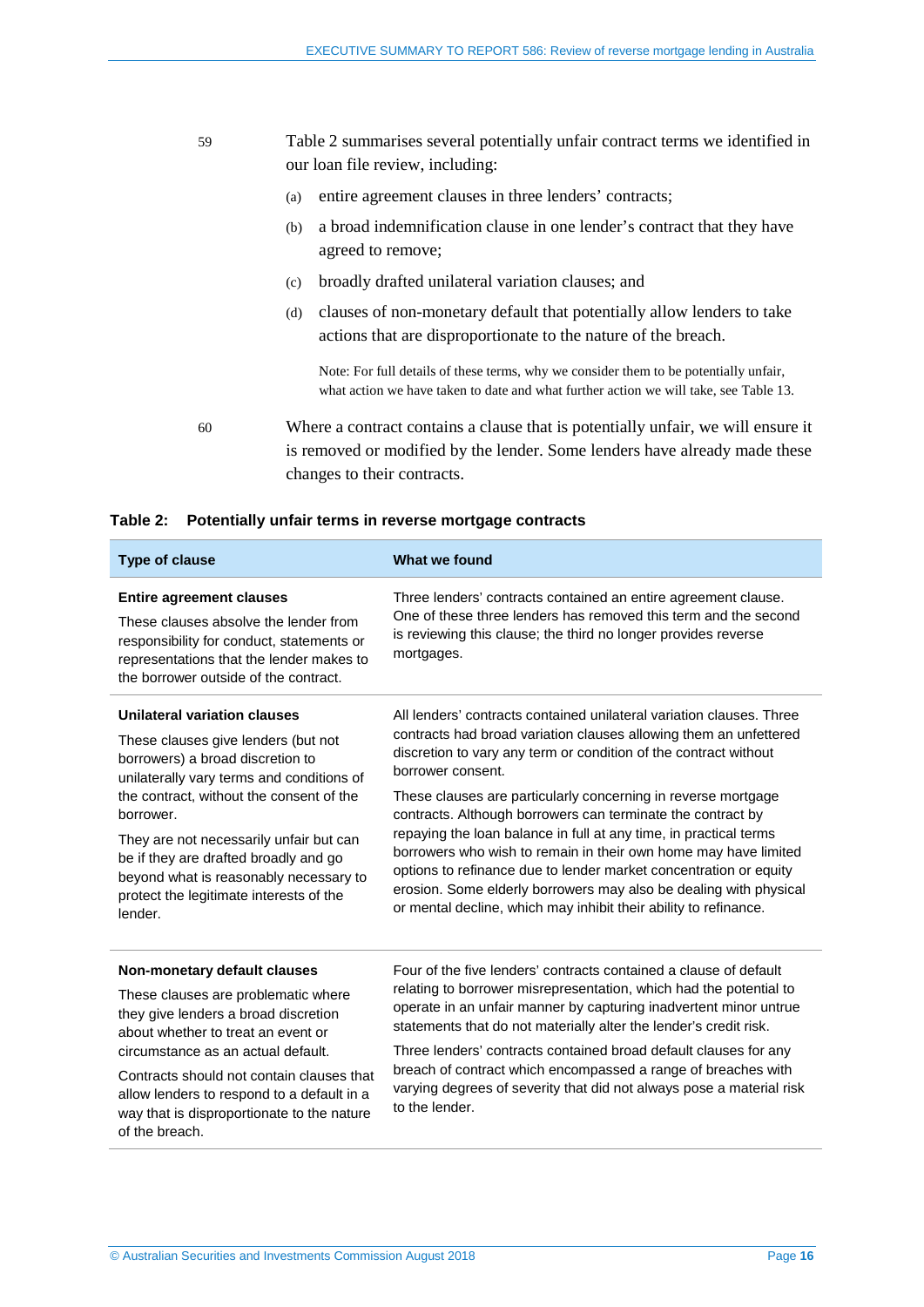# <span id="page-16-0"></span>**Further action**

- 61 Older Australians should have fair and equitable access to equity release options such as reverse mortgages.
- 62 Although our findings indicate that reverse mortgages helped most borrowers achieve their immediate financial goals, we also identified several actions that we will require lenders to adopt to ensure that loans are not unsuitable for the longer-term needs and objectives of borrowers.
- 63 [Table 3](#page-17-0) summarises further action for:
	- (a) lenders to improve their approach to meeting the responsible lending obligations and to address the risks for consumers when they make decisions about potential reverse mortgages; and
	- (b) those who give guidance to consumers about a reverse mortgage (e.g. financial counsellors, financial advisers, lawyers and accountants) to improve their ability to help clients understand the choices available.
- 64 Lenders have already made some changes in response to ASIC's concerns about potentially unfair contract terms and we will ensure that all remaining terms are removed.
- 65 To help ensure that potential borrowers are adequately equipped to make fully informed choices about benefits, cost, risks and alternatives, we will:
	- (a) commence a working group involving lenders and other industry participants to ensure that our expectations for improved lending practices for reverse mortgages are satisfied;
	- (b) monitor the protections that lenders implement or have implemented to reduce the risk of financial elder abuse; and
	- (c) review the design of ASIC's MoneySmart reverse mortgage calculator within the next six months, to help prompt potential borrowers to consider the features and risks of a reverse mortgage.